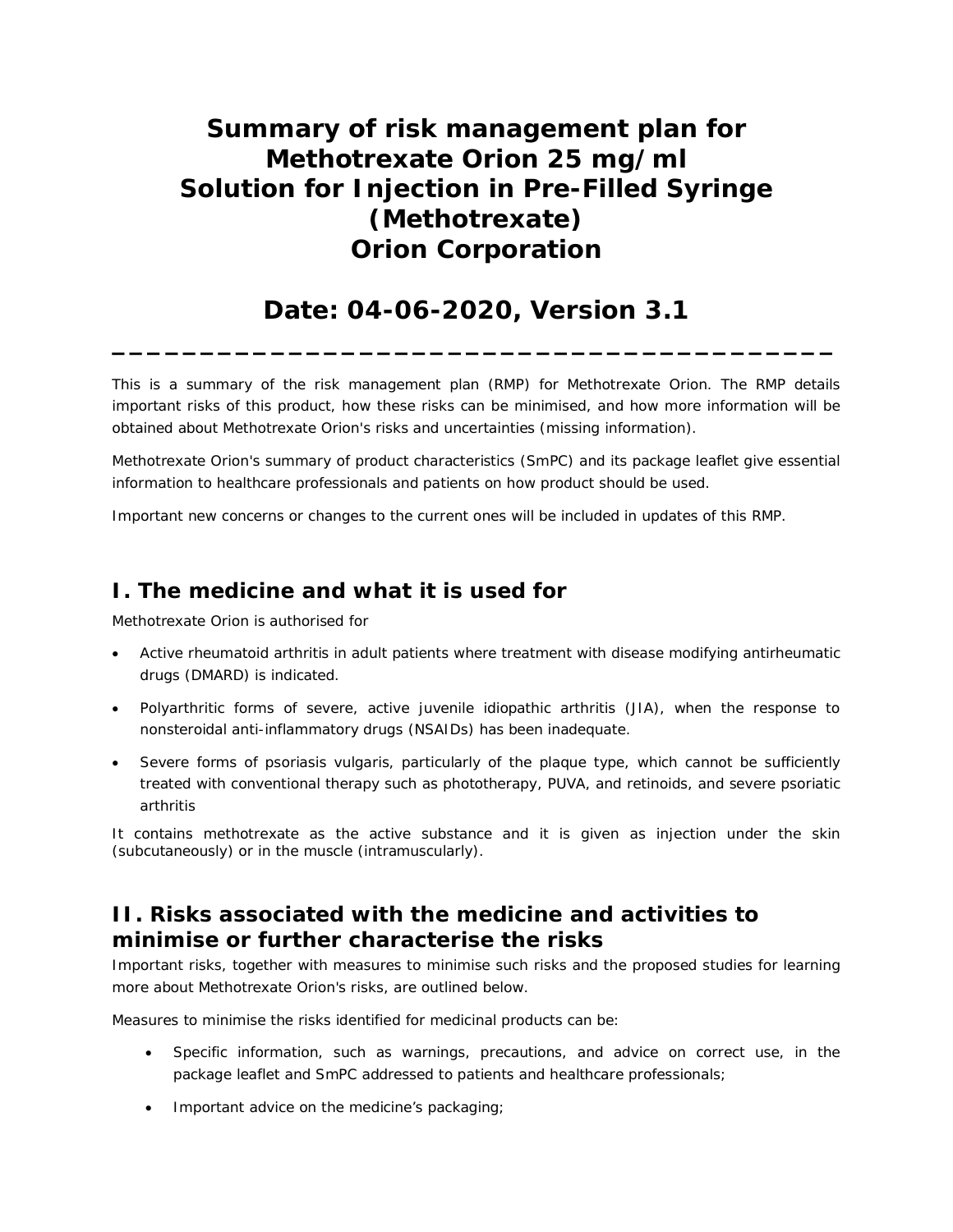- The authorised pack size the amount of medicine in a pack is chosen so to ensure that the medicine is used correctly;
- · The medicine's legal status the way a medicine is supplied to the patient (e.g. with or without prescription) can help to minimise its risks.

Together, these measures constitute routine risk minimisation measures.

In addition to these measures, information about adverse reactions is collected continuously and regularly analysed so that immediate action can be taken as necessary. These measures constitute routine pharmacovigilance activities.

If important information that may affect the safe use of the product is not yet available, it is listed under 'missing information' below.

### **II.A List of important risks and missing information**

Important risks of Methotrexate Orion are risks that need special risk management activities to further investigate or minimise the risk, so that the medicinal product can be safely administered. Important risks can be regarded as identified or potential. Identified risks are concerns for which there is sufficient proof of a link with the use of the product. Potential risks are concerns for which an association with the use of this medicine is possible based on available data, but this association has not been established yet and needs further evaluation. Missing information refers to information on the safety of the medicinal product that is currently missing and needs to be collected (e.g. on the long-term use of the medicine);

| List of important risks and missing information |                                                                                                                                                                                                                                          |  |
|-------------------------------------------------|------------------------------------------------------------------------------------------------------------------------------------------------------------------------------------------------------------------------------------------|--|
| Important identified risks                      | Haematological toxicity<br>Hepatotoxicity<br>Pulmonary toxicity<br>٠<br>Renal toxicity<br>Administration during pregnancy and lactation<br>٠<br>Risk of medication errors due to inadvertent daily instead of<br>٠<br>once weekly dosing |  |
| Important potential risks                       | None                                                                                                                                                                                                                                     |  |
| Missing information                             | None                                                                                                                                                                                                                                     |  |

#### **II.B Summary of important risks**

Safety concerns are adequately addressed in product information.

| Important identified risk: Risk of medication errors due to inadvertent daily instead of once<br>weekly dosing |                                            |  |
|----------------------------------------------------------------------------------------------------------------|--------------------------------------------|--|
| Risk minimisation measures                                                                                     | Routine risk minimisation measures:        |  |
|                                                                                                                | SmPC sections 4.2, 4.4 and 4.9             |  |
|                                                                                                                | PL sections 2, 3 and instructions for use. |  |